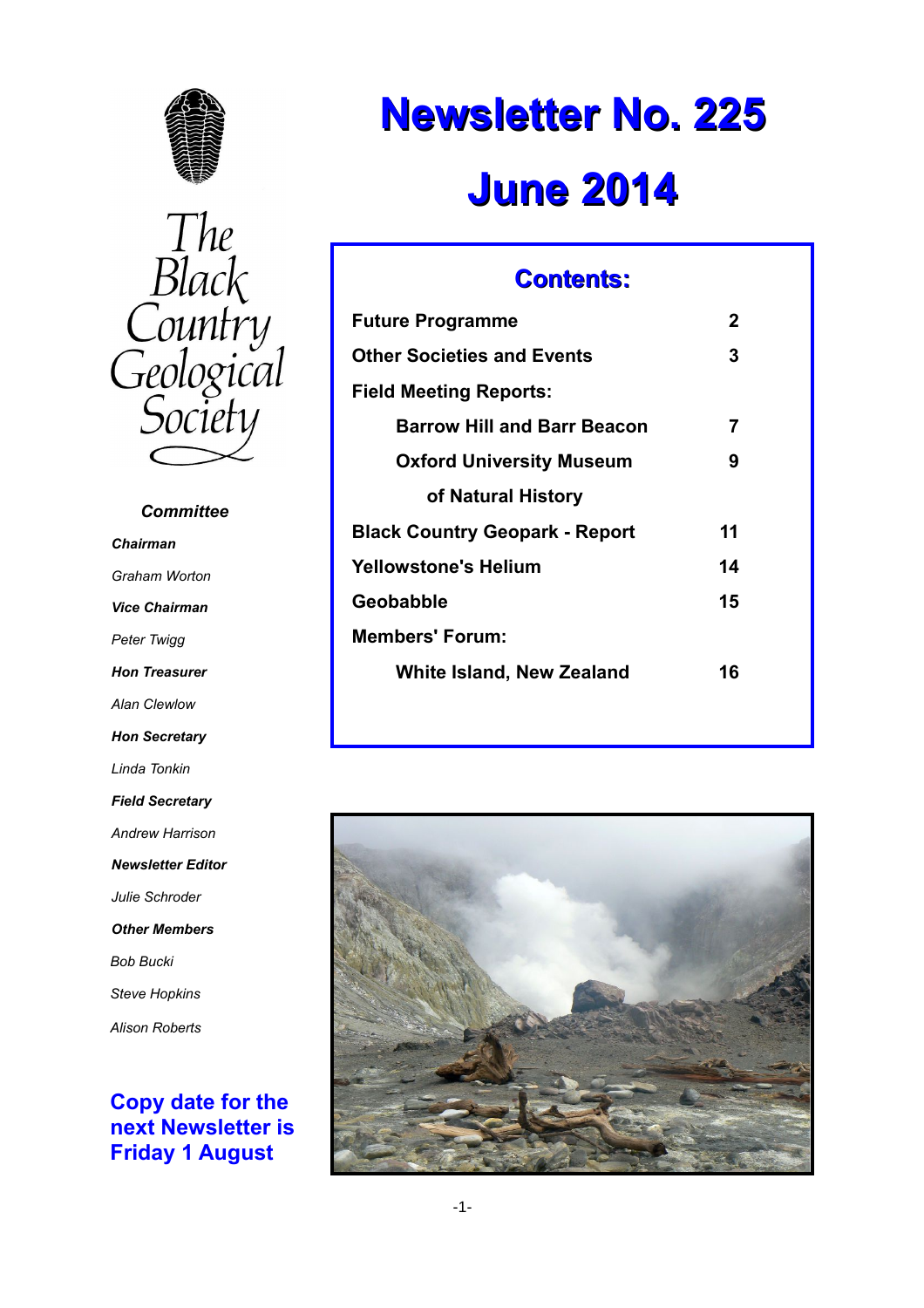| Linda Tonkin,                                                                                                                                                          | Andy Harrison,           | Julie Schroder,             |
|------------------------------------------------------------------------------------------------------------------------------------------------------------------------|--------------------------|-----------------------------|
| <b>Honorary Secretary,</b>                                                                                                                                             | <b>Field Secretary,</b>  | <b>Newsletter Editor,</b>   |
| 4 Heath Farm Road, Codsall,                                                                                                                                            | 01384 370 188            | 42 Billesley Lane, Moseley, |
| Wolverhampton, WV8 1HT.                                                                                                                                                | 喬                        | Birmingham, B13 9QS.        |
| <b>@</b> 01902 846074                                                                                                                                                  | Mob: 07973 330 706       | <b>@</b> 0121 449 2407      |
| secretary@bcgs.info                                                                                                                                                    | fieldsecretary@bcgs.info | newsletter@bcgs.info        |
| For enquiries about field and geoconservation meetings please contact the Field Secretary.<br>To submit items for the Newsletter please contact the Newsletter Editor. |                          |                             |

**For all other business and enquiries please contact the Honorary Secretary.** For further information see our website: [www.bcgs.info](http://www.bcgs.info/)

# **Future Programme**

**Lecture meetings are held at Dudley Museum & Art Gallery, St James's Road, Dudley, DY1 1HU. Tel. 01384 815575. 7.30 for 8 o'clock start unless stated otherwise.**

**Please let Andy Harrison know in advance if you intend to go to any of the field meetings. If transport is a problem for you or if you intend to drive and are willing to offer lifts, please contact Andy with at least 48 hours notice.**

**Sunday 15 June** *(Field Meeting):* **Lickey Hills, led by the Lickey Hills Geo-Champions.** Meet at 10.30 at the Lickey Hills Country Park Visitor Centre, Warren Lane, Rednal, Birmingham, B45 8ER. Following our recent involvement in geo-conservation work in the Lickey Hills, this will be a chance to gain a better understanding of the geological formations of the Lickey Hills and their context within the wider landscape. In the morning we'll follow the Champions Trail (approx 1.5 miles). In the afternoon we will explore other sites of geological interest in the Lickey Hills area. Trip ends 4.00 - 4.30. Lunch at the Visitor Centre, snacks available, packed lunch advisable. Sensible footwear. Hard hats for close contact at quarry face, but not essential otherwise. A small number will be available at the VC. Please contact the Field Secretary (details above) to show your interest in attending.

**Sunday 13 July** *(Field Meeting):* **Snailbeach and the Stiperstones, led by Andrew Jenkinson** (Shropshire Geological Society). Joint meeting with the Woolhope Naturalists' Field Club, Geology Section. Meet at the Bog Visitors Centre (grid ref OS 356979) for a 10.30 start. The morning will be based around the Bog centre and involve a walk of about 5km. Separate walk (about 3km) at Snailbeach in the afternoon, going by car perhaps via Shelve, Roman Gravel and Hope. Lunch at the Bog Centre (cakes and drinks available, but not savouries). **Places restricted to 10.** Please contact the Field Secretary (details above) to show your interest in attending.

**Saturday 16 August** *(Field Meeting):* **The Geology of Worcester, led by Andy Harrison.** Meet at 10.30 outside the Guildhall on the High Street (NGR: 385006, 254780). The day will begin with a look at the geological setting and building stones of Worcester and a circular walk of the City Centre. After lunch we will visit Worcester Cathedral, last resting place of Prince Arthur, Henry VII's eldest son.

**Saturday 6 September** *(Geo-conservation Day):* **Rowley Quarry, led by Paul Stephenson.** Meet at St Brades Close at 10.30 for an 11.00 start. Directions: From Birmingham New Road (A4123) turn left on to Tower Road if coming from Birmingham, right if coming from Wolverhampton. Just after Bury Hill park, turn left onto St Brades Close. Wear old work clothes, waterproofs and stout footwear. Please bring gloves and garden tools; loppers, secateurs, forks and spades if you have them. Also bring lunch. Finish at 14.30.

**Monday 22 September** *(Indoor Meeting):* **Forensic Geology** (title tbc). **Speaker: Dr Haydon Bailey FGS,** Senior Vice President of the Geologists' Association.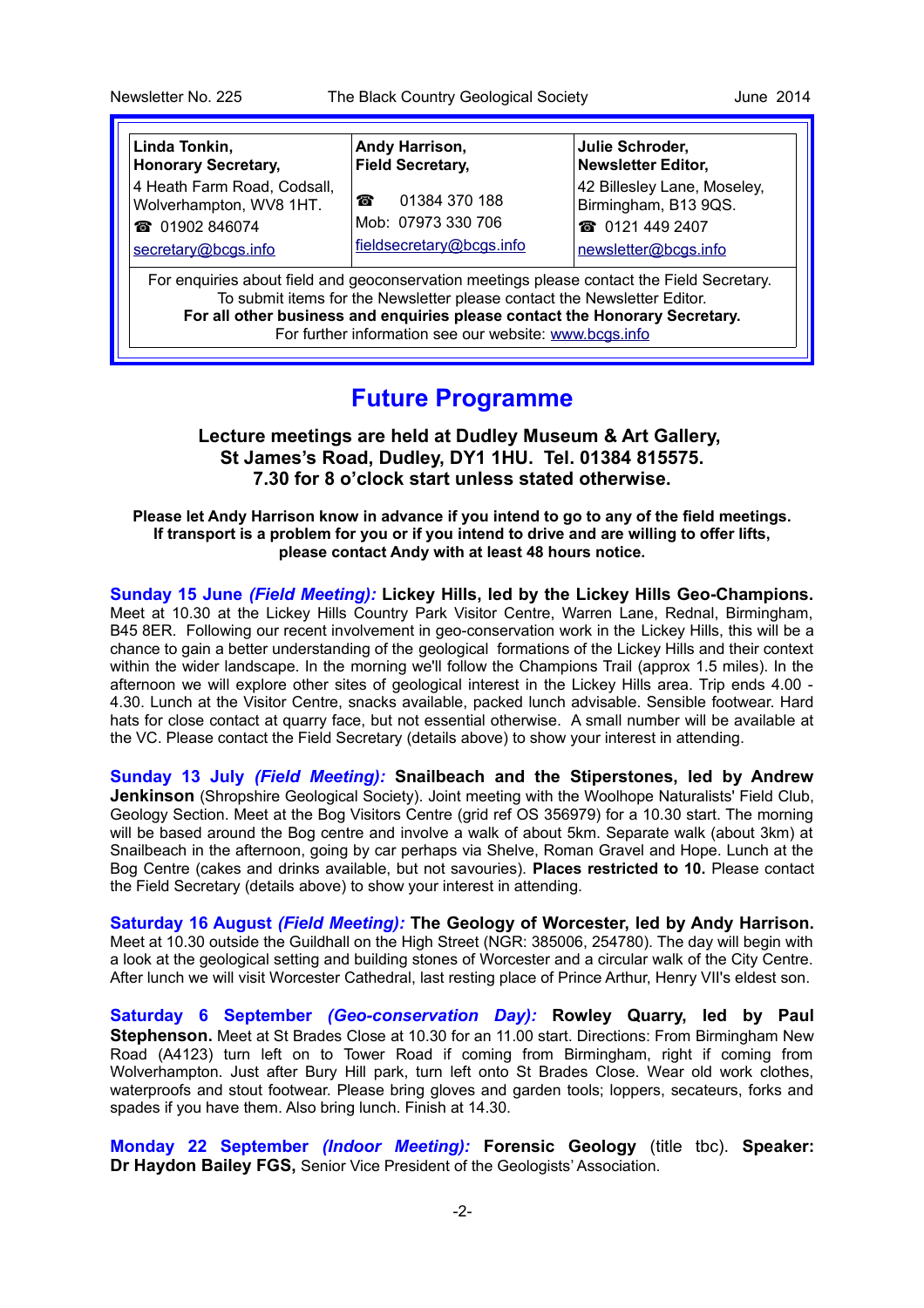**Sunday 5 October and 2 November** *(Geo-conservation Days):* **Saltwells Nature Reserve (SSSI) and Doulton's Clay Pit, led by Alan Preece.** Meet at the Nature Reserve carpark (NGR: 393424, 286899) on Saltwells Lane for 10.00. We will be joined by the Saltwells Volunteer Group for scrub clearance within Doulton's Claypit. Wear old work clothes, waterproofs and stout footwear or wellies. Please bring gloves and garden tools; loppers, secateurs, forks and spades if you have them. Either bring packed lunch or hot food can be acquired from the Saltwells Inn adjacent to the car park. Finish at 14.30.

**Monday 20 October** *(Indoor Meeting):* **'The Island of Rum, Diary of a 60 Million Year Old Magma Chamber'. Speaker: Dr Brian O'Driscoll,** Keele University.

**Monday 17 November** *(Indoor Meeting):* **'The Galapagos - geology, fauna and flora'. Speaker: Dr Les Riley,** Consultant Stratigrapher.

# **Procedures for Field Meetings**

#### **Insurance**

The Society provides public liability insurance for field meetings but personal accident cover is the responsibility of the participant. Details can be obtained from the Secretary. Schools and other bodies should arrange their own insurance as a matter of course.

# **Health and Safety**

If you are unsure about the risks involved or your ability to participate safely, you should contact the Field Secretary. Please take note of any risk assessments or safety briefing, and make sure that you have any safety equipment specified. The Society does not provide hard hats for use of members or visitors. It is your responsibility to provide your own safety equipment (eg. hard hats, hi-viz jackets, safety boots and goggles/glasses) and to use these when you feel it is necessary or when a site owner makes it a condition of entry. Hammering is seldom necessary. It is the responsibility of the hammerer to ensure that other people are at a safe distance before doing so.

Leaders provide their services on a purely voluntary basis and may not be professionally qualified.

# **Other Societies and Events**

BCGS members are normally welcome to attend meetings of other societies, but should always check first with the relevant representative. Summarised information for the **next two months** is given in our Newsletter. Further information can be found on individual Society web sites.

# **Fossil Family Fun Day 2014**

# **Saturday 30 August, 10.00 - 4.00** at Dudley Museum & Art Gallery.

In response to changes within the local authority and the re-scheduling of the International Festival of Glass to 2015 it has been necessary to move the Rock & Fossil Festival to 2016. This is a longer time than the organisers would like so they have decided to host this one day special event at Dudley Museum & Art Gallery in 2014.

Admission is free, and there will be a range of family activities including a family prize draw.

# **Newsletter by email**

If you are a member who receives a printed newsletter then you may prefer to see it in colour rather than black and white. If you send us your email address you can receive it as a colour pdf and this will save the BCGS the cost of printing and postage.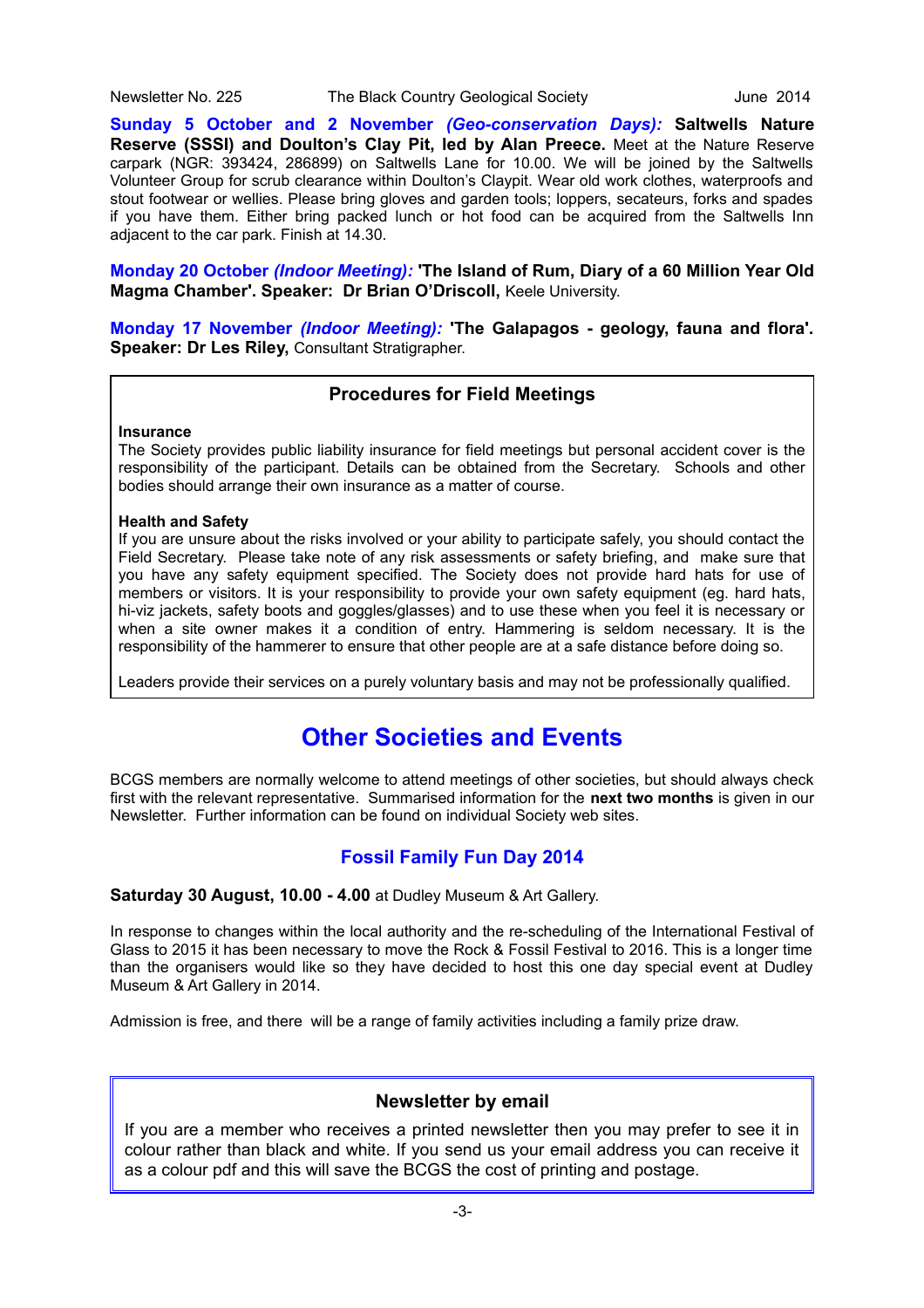# **Teme Valley Geological Society**

**Saturday 5 July: Charnwood Forest,** leader Dr Mike Howe. Contact Janet: 01886 821061.

**Saturday 9 August: GeoFest Walk Day,** 09.45 - 14.00. Contact John Nicklin: 02033 717647.

£3 non-members. For more details visit:<http://www.geo-village.eu/>or contact Janet Maxwell-Stewart, 01886 821061

# **Woolhope Naturalists' Field Club - Geology Section**

**Sunday 13 July: Stiperstones,** led by Andrew Jenkinson. A morning walk of about 5 km with a separate 3km afternoon walk. Limited numbers, this trip must be prebooked. (Joint with BCGS: see above.)

Guests are welcome, but must take day membership of the Club: £2.00. Further information: Sue Hay on 01432 357138, email [svh.gabbros@btinternet.com](mailto:svh.gabbros@btinternet.com) or visit their web site: [www.woolhopeclub.org.uk/Geology\\_Section/default.htm](http://www.woolhopeclub.org.uk/Geology_Section/default.htm)

# **Shropshire Geological Society**

**Thursday 10 July: Hampton Loade,** led by Andrew Jenkinson. To look at the shaping of the mid-Severn Valley. Part of the Abberley and Malvern Hills Geopark Geofest. Book to reserve a place and obtain joining instructions from Andrew Jenkinson; email: [andrew@scenesetters.co.uk](mailto:andrew@scenesetters.co.uk) telephone: 01938 820 764.

**Saturday 12 July: Haughmond Abbey,** led by David Pannett. To look at the shaping of the landscape and the building stones. Afternoon meeting joint with Shropshire Archaeological Society. Book to reserve a place and obtain joining instructions from David Pannett; email: [jessicapannett@hotmail.co.uk](mailto:jessicapannett@hotmail.co.uk) telephone: 01743 850 773

Anyone wishing to attend should telephone or email the co-ordinator for the meeting you wish to attend. A nominal charge is levied for attendance by non-members. Further info at: [www.shropshiregeology.org.uk/](http://www.shropshiregeology.org.uk/)

# **Manchester Geological Association**

**Saturday 14 June: Macclesfield Building Stones,** led by Jane Michael, 10.00 - 13.00. This is a half-day walk round Macclesfield based on the Cheshire East leaflet 'A Geological trail round Macclesfield'. The walk is approximately 3km (2 miles).

For further information about outdoor meetings go to:<http://www.mangeolassoc.org.uk/>or please contact Jane Michael by email: [outdoors@mangeolassoc.org.uk](mailto:outdoors@mangeolassoc.org.uk) Visitors are always welcome.

# **Mid Wales Geology Club**

**Sunday 29 June: Abberley Hills.** Geological Walk. Leader from Herefordshire & Worcestershire Earth Heritage Trust.

Further information: Tony Thorp (Ed. newsletter & Hon. Sec): Tel. 01686 624820 and 622517 [jathorp@uku.co.uk](mailto:jathorp@uku.co.uk) Web site: [http://midwalesgeology.org.uk](http://midwalesgeology.org.uk/)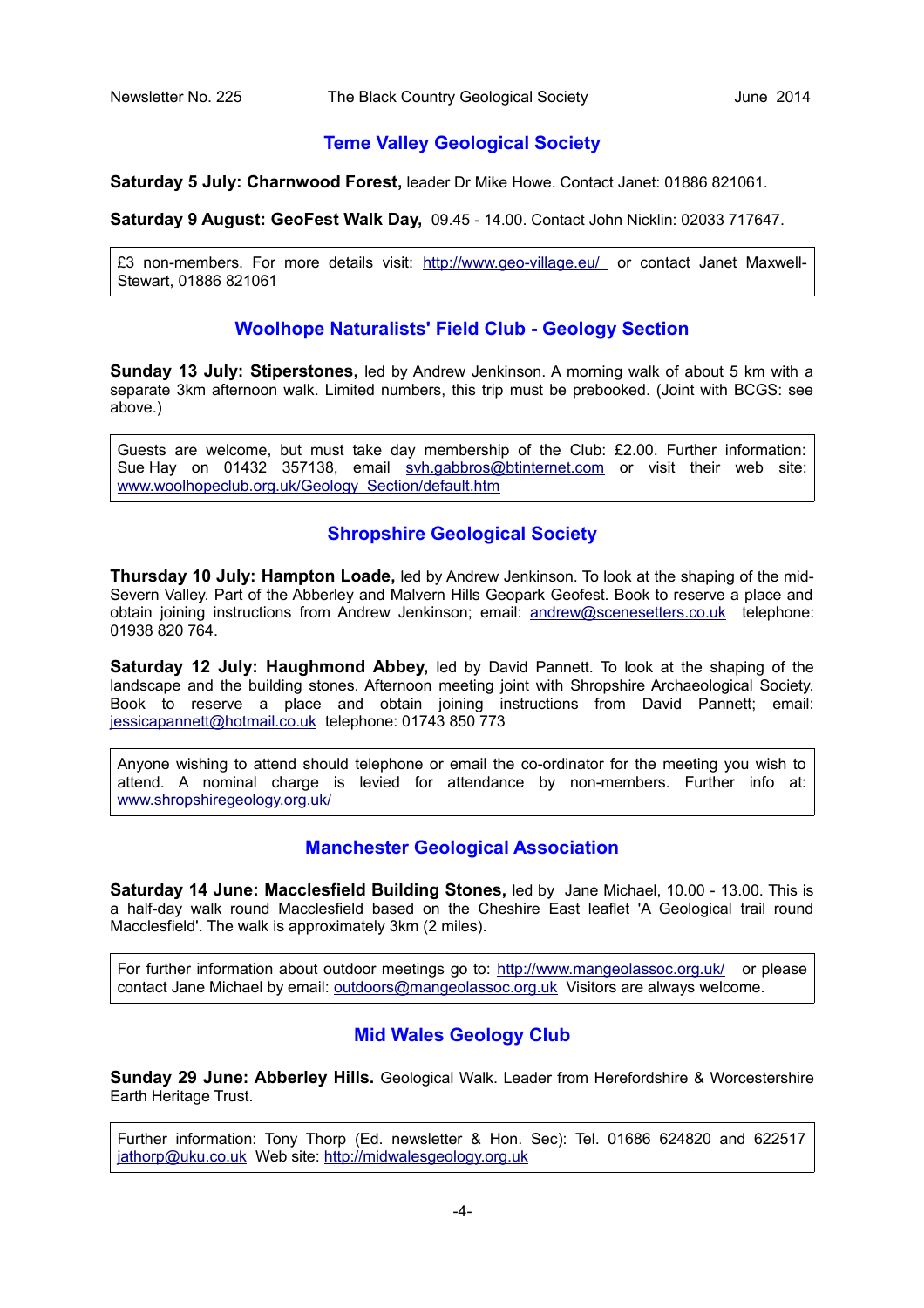#### **Warwickshire Geological Conservation Group**

**Saturday 14 June: Aust Cliff and Portishead,** led by Jon Radley. Meet at 11.00 at the Boars Head, Aust, BS35 4AX.

**Wednesday 16 July: Stoney Cove & Sapcote Church.** Meet for a prompt start at 7.00 pm at Stoney Cove Diving Centre LE9 4DW. Leaders: Brian Ellis and John Crossling. South Leicestershire diorites, Triassic Sediments & paleo-features plus varied building stones in Sapcote churches.

For more details visit:<http://www.wgcg.co.uk/>or contact Ian Fenwick [swift@ianfenwick.f2s.com](mailto:swift@ianfenwick.f2s.com) or 01926-512531. There is a charge of £2.00 for non-members.

# **East Midlands Geological Society**

**Wednesday 18 June, 6.30: Evening walk around the National Stone Centre.** Leader: Albert Benghiat.

**Sunday 6 July, 10.30: Day trip to the Bonsall Area.** Leader: Colin Bagshaw.

**Wednesday 16 July, 2.00: Afternoon trip to Dorket Head brickworks and quarry.** Leader: Keith Ambrose.

Any non-members attending field excursions will have to pay a temporary membership fee of £2.00 and should register with the secretary, Mrs Janet Slatter. email: [secretary@emgs.org.uk](mailto:secretary@emgs.org.uk) For more details visit: [www.emgs.org.uk](http://www.emgs.org.uk/)

# **GeoFest 2014**

Through the summer months the Abberley and Malvern Hills Geopark partners (which include the Herefordshire and Worcestershire Earth Heritage Trust) are running a variety of geology related events. Below is a selected brief summary of 'GeoFest' events. For full details of these and lots more events view the calendar or download a GeoFest 2014 programme at**:** [http://geopark.org.uk/](http://geopark.org.uk/pub/wp-content/uploads/2014/04/GeoFest-2014-programme-of-events.pdf)

**Booking required for all events. Unless otherwise stated: 01905 855184 or [eht@worc.ac.uk](mailto:eht@worc.ac.uk)**

**Geofest Guided 'Geology and Landscape' or 'Building Stones' walks:**

**Sunday 18 June: 'Chase End Hill'**, Southern Malvern Hills, 10.00 - 1.00. Booking: email [richard@renewton.plus.com](mailto:richard@renewton.plus.com) tel: 01684 565626 or [beth@glosgeotrust.org.uk](mailto:beth@glosgeotrust.org.uk) tel: 01452 864438 **Thursday 19 June: 'Building stones of Bromyard',** 10.30 - 1.00. Book: [www.walkingfestival.com](http://www.walkingfestival.com/)

**Saturday 21 June: 'Raggedstone Hill',** Southern Malvern Hills, 10.00 - 1.00.

**Sunday 29 June: 'Building Stones & History',** Priory Gatehouse, Malvern, 10.00 - 12.00.

**Saturday 5 July: 'Circumnavigate the Malvern Hills GeoCentre',** Upper Colwall, 10.00 - 1.00.

**Saturday 5 July: 'Wribbenhall by train to Arley',** 10.30 - 5.00. Meet at Bewdley train station.

**Thursday 10 July: 'Walk along Geopark Way',** 10.30 - 4.30. Meet at Hampton Loade car park. Booking: 01938 820764 / [andrew@scenesetters.co.uk](mailto:andrew@scenesetters.co.uk)

**Sunday 20 July: 'Bromyard Downs and Bringsty Common',** 10.00 - 3.30.

**Saturday 9 August: 'Martley Geo Walks',** 10.00 - 1.00 & 2.00 - 6.00. Meet at Crown Pub car park. Booking: 02033 717647 / [martleypfo@gmail.com](mailto:martleypfo@gmail.com)

**Sunday 24 August: 'The Severn Valley',** 10.00 - 1.00. Meet at the Danery Inn, near Bridgnorth. Booking: 01938 820764 / [andrew@scenesetters.co.uk](mailto:andrew@scenesetters.co.uk)

#### **Geofest Exhibitions at Bewdley Museum:**

**17 May - 22 June: 'From the Mountains to the Sea'.** Work by textile artist Georgina Jacobs based on geological locations in the British Isles.

**28 June - 3 August: Exhibition 'Ruskin Yesterday and Today - Drawing on Nature'.**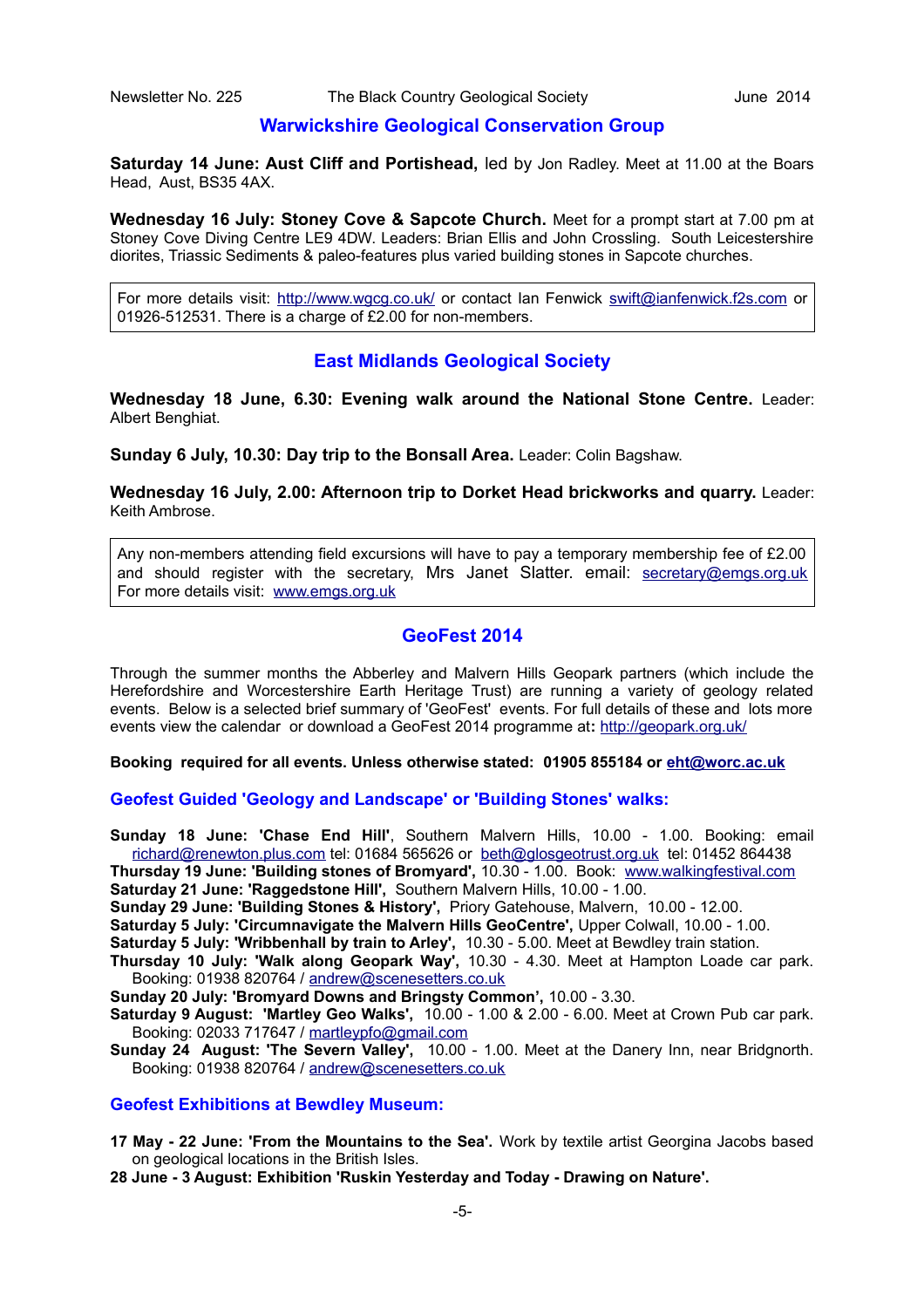# **Other Geofest Events:**

- **Wednesday 30 July: Family Event 'Fun with Fossils',** 10.00 12.00 and 1.30 3.30. Severn Valley Country Park, Visitor Centre. Booking: 01746 781192.
- **Thursday 12 June: Illustrated Talk 'Minerals of the Malvern Hills',** 7.30 8.30 at the Malvern Hills GeoCentre, Walwyn Road, Upper Colwall. Speaker: Adrian Wyatt.
- **Saturday 9 August: 'Hands-on Rocks and Minerals',** an 'Ask the Experts' Session, 2.00 4.00 at the Malvern Hills GeoCentre, Walwyn Road, Upper Colwall.
- **Saturday 16 August: 'Hands-On Illustrated Talk Fossil Collecting',** 2.00 4.00 at the Malvern Hills GeoCentre, Walwyn Road, Upper Colwall. Speaker: Dr. Mark O'Dell and colleagues.

# **The Old Red Sandstone: is it Old, is it Red, and is it all Sandstone?**

# **Symposium: Thursday 2 - Saturday 4 October, Brecon**

Venue: The Elim Church conference Centre, Canal Road, Brecon, Powys. A three day symposium to stimulate interest in this facies and explore the latest research, comprising a day of lectures, a day of field excursions and a public open-day of interest to palaeontologists, stratigraphers, sedimentologists and structural geologists.

# **Thursday 2 October: Day of lectures 10.00 - 17.00,** Conference Dinner **Friday 3 October: Field meetings to local sites Saturday 4 October: 'Geofest' public open day**

The day of lectures will cover many aspects of Old Red Sandstone geology. There are already a number of confirmed speakers including some from Australia and France. It is hoped that it will be possible to publish the proceedings of the symposium in due course.

Two field excursions by coach will be on offer to areas around Brecon to look at various aspects of Old Red Sandstone geology.

The public open day on the Saturday is aimed at being a festival of geology, bringing geology to the attention of all. Local geological groups and other organisations will be putting on displays, public talks, hands-on activities and building stone walks around the town.

To express an interest in attending the meeting and to put your name on the mailing list please contact Dr John Davies, Fforest Fawr Geopark, Brecon or email [sion\\_cwm\\_hir@hotmail.com](mailto:sion_cwm_hir@hotmail.com)

# **What Lies beneath our feet - Photographic contest 2014**

The West Midlands Regional Group of the Geological Society and the Black Country Geological Society are hosting a geological Photo Contest under the theme 'What Lies Beneath Your Feet' which is open to individual interpretation.

All entries will be displayed at an exhibition at Dudley Museum & Art Gallery. The top 3 entries will be chosen by an independent judging panel.

First prize: £200 Second prize: £100 Third prize: £50

Deadline 31 August 2014

The contest is open to all with postcodes starting B, CV, DY, HR, ST, SY, TF, WR, WS and WV.

**This is a reminder - for full details see Newsletter 223, February 2014 pp 8 & 9.**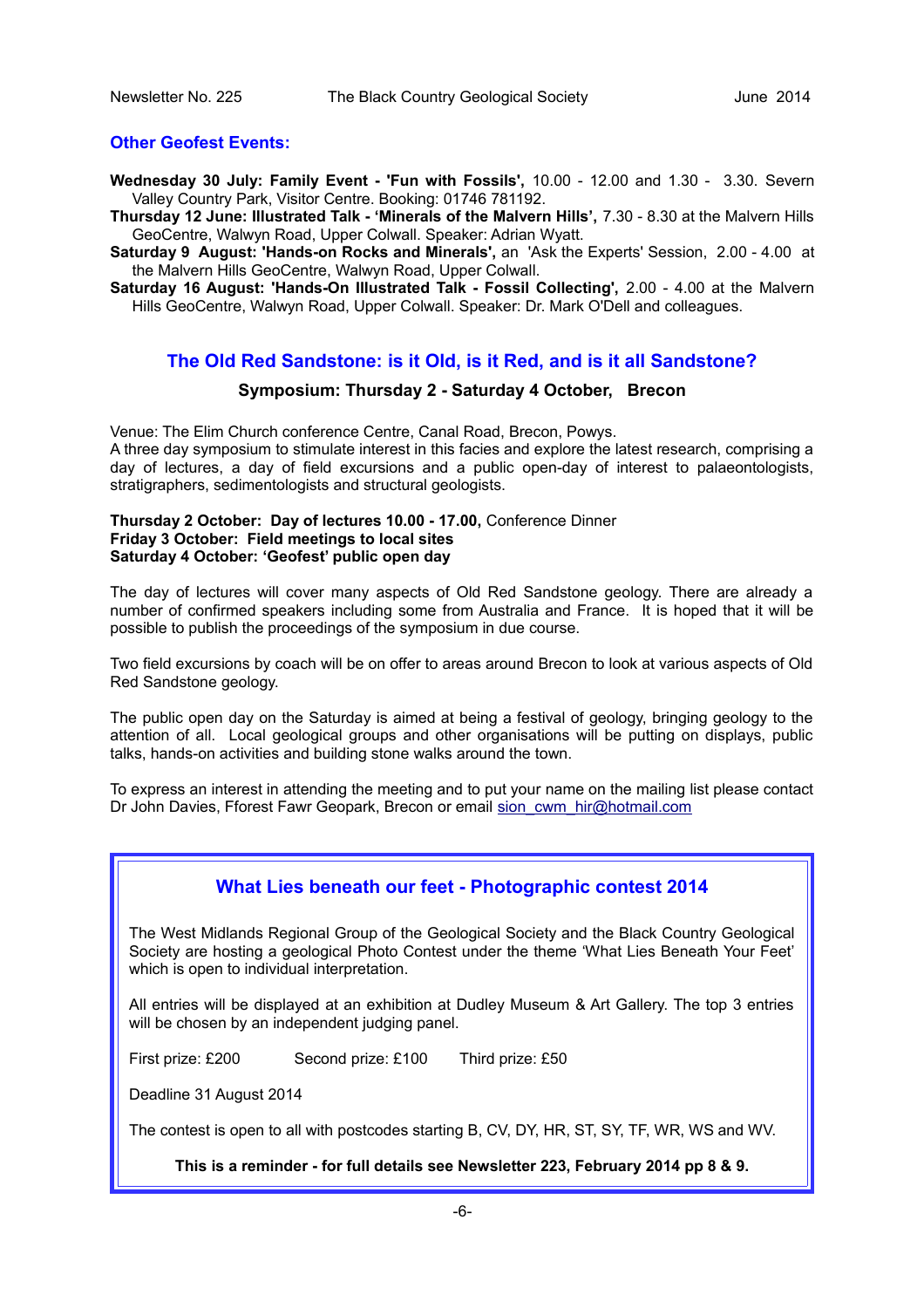# **Field Meeting Reports**

**Saturday 12 April: Barrow Hill and Barr Beacon.** Led by Andrew Harrison, BCGS Field Secretary.

This was a joint event with the Warwickshire Geological Conservation Group (WGCG), who came by coach and were met on Vicarage Lane, next to the Barrow Hill Nature Reserve at 10.30. The weather was fine and clear if a little windy. During our visit we took in East Quarry and the view over the Tansey Green Clay Pit, before going on to Barr Beacon and Pinfold Lane Quarry after lunch. Together these sites provide an interesting insight into the geological history of the Black Country between the end of the Carboniferous and the Triassic.

From the Barrow Hill summit, at 150m above sea level we had a clear view of the nature reserve and the surrounding landscape. Comprising low lying ground and numerous bumps, the surrounding landscape is a product of the underlying mixture of Palaeozoic geology including:

- **South** (beyond Russells Hall Hospital): Netherton, the Clent and Wychbury Hills (Permo-Carboniferous Clent Breccia); the Malvern Hills (Precambrian granites / volcanics and Silurian Wenlock Limestone); Abberley Hill (Silurian Wenlock Limestone).
- **West:** the Clee Hills (Devonian Old Red Sandstone and Carboniferous Coal Measures).
- **North:** the Long Mynd and the Wrekin (Precambrian / Cambrian volcanics); Cooper's Bank, Baggeridge, Sedgeley and Dudley (Carboniferous Lower and Middle Coal Measures).
- **East:** the Rowley Hills (Carboniferous Dolerite).

Barrow Hill itself consists of a body of dolerite that was intruded into the surrounding local strata, the Etruria Marl (Upper Coal Measures), approximately 300Ma. Dark grey crystalline dolerite exposures and rubble are seen in the East Quarry along with columnar jointing, mixing with the Etruria Marl, calcite veining resulting from hydrothermal mineralisation, and gas bubbles.

Erroneously known as 'Dudley's Volcano' the rock strata of Barrow Hill represent a vertical vent on the flanks of a volcano that has long since been eroded away. This dolerite intrusion is one of several such intrusions that occurred between 315Ma and 300Ma, including the Rowley Hills, Pouk Hill and numerous smaller intrusions. The volcano's outpourings of ash are seen at the Tansey Green Clay Pit. Here, beside the spoils left behind from coal mining, a dark grey layer of ash is seen strongly contrasting against the red brown Etruria Marl.

The remains of in-situ silicified conifers have been discovered towards the base of this ash layer. These represent an ancient forest growing on the flanks of the volcano that was smothered during an eruption of ash. The conifers were exposed during former quarry activities, but buried again to preserve them. Examples of these trees can be seen in the Dudley Museum and Art Gallery.

Generally the Etruria Marl is described as comprising purple and red brown marl with green grits, and conglomerates representing alluvial deposits laid down under relatively low energy conditions. The Marl was quarried from Tansey Green Clay Pit until the end of the 1990s and was used for making house bricks.

After Barrow Hill we made our way across the Black Country to Barr Beacon where we paused for lunch. Afterwards our exploration of Black Country Geology continued from the summit of Barr Beacon, a north south trending ridge located between Walsall in the west, and Streetly to the east. The Barr Beacon Ridge represents the highest topographical feature on the eastern side of the Black Country, reaching a height of 225m above sea level. Second in height only to Turner's Hill at Rowley Regis, the Ridge provides excellent views over Birmingham and the Black Country. ►



*Pinfold Lane Quarry, Barr Beacon*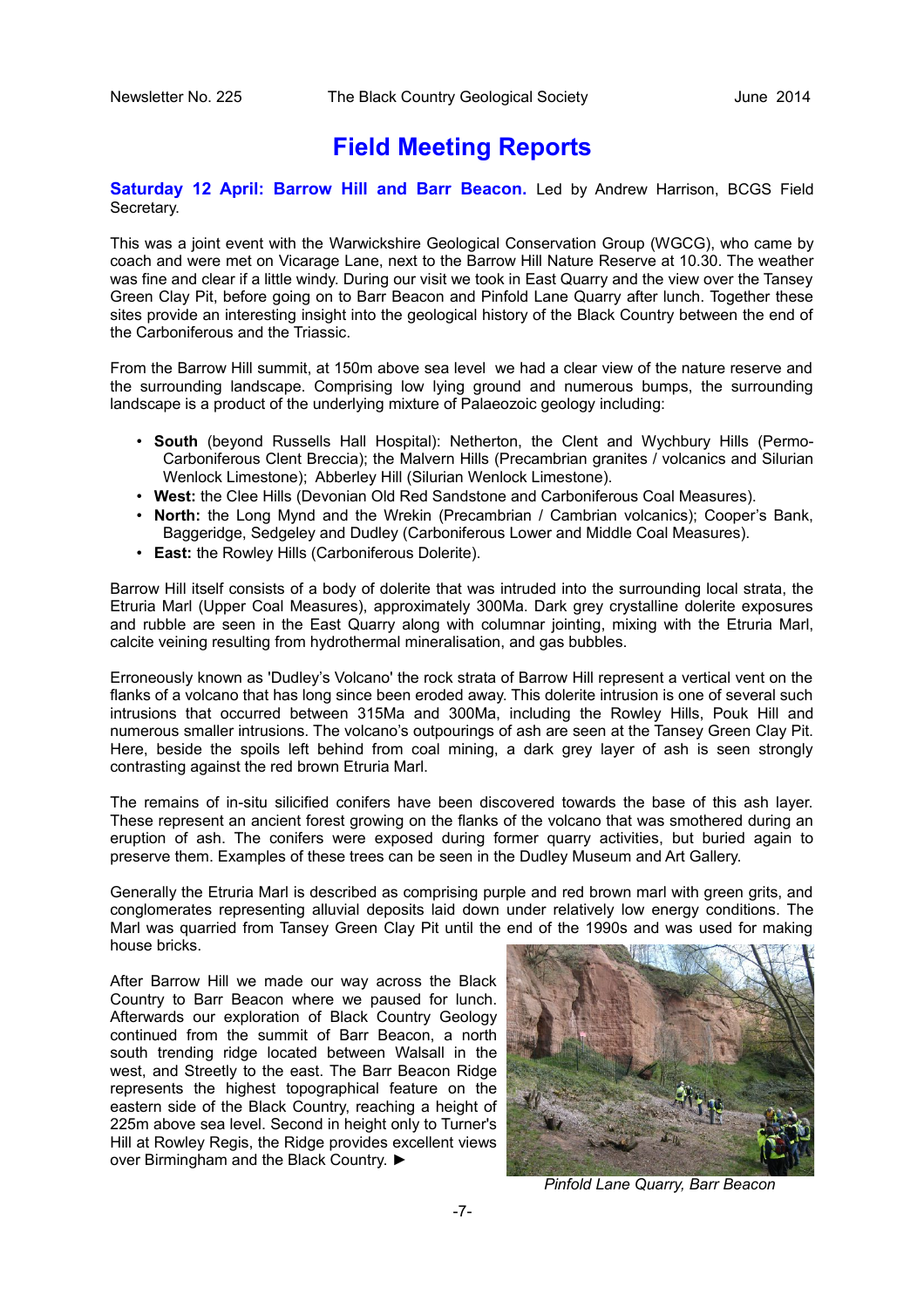Like Barrow Hill, the Barr Beacon Ridge and surrounding landscape are a result of the different underlying geological strata. Dominant low lying ground to the west of the Ridge, towards Walsall, is underlain by red clays and mudstones belonging to the Late Carboniferous Enville Formation. Further to the west the Enville Formation gives way to Bunter Sandstone and Silurian Limestone.

The geology of the Barr Beacon Ridge itself is best seen in Pinfold Lane Quarry in the Barr Beacon Nature Reserve. A muddy path through thick tree cover from Beacon Road hides the spectacle of the Ridge, which is revealed upon entering the quarry. The eastern quarry wall shows extensive exposures of red and yellow bedded sandstone, capped with a thick bed of gravels and cobbles with occasional red sandstone bands.

The lower sandstone unit represents the Hopwas Breccia, the lowest stratum of the Permo-Triassic Sherwood Sandstone Group, formerly known as the Lower Mottled Sandstone. This also includes the Bridgnorth Sandstone. Closer inspection reveals cross bedding, thin layers of sub-angular clasts, or breccia (quartzite and chert), and fine red brown laminated mudstone. It is believed that the Breccia was deposited within shallow water conditions or temporary lakes on an arid terrestrial landscape. Stratigraphically the Hopwas Breccia sits unconformably over the Enville Formation.



*The Hopwas Breccia*

Unconformably overlying the Hopwas Breccia is the Kidderminster Conglomerate, formerly known as the Bunter Pebble Beds, and this provides the protective cap forming the Barr Beacon Ridge. The thick beds of conglomerate comprise well rounded, hard, pink-grey quartzite pebbles and layers of impersistent red brown sandstone. The pebbles are often scarred with whitish spots or pitting known as solution spots, which result from the close compaction of the pebbles at depth.

The Kidderminster Conglomerate represents desert fans and valley infill deposits associated with a torrential river, which, given the size of the pebbles, probably flowed at approximately 4 metres per second. Towards

the east the Ridge dips eastwards and the Kidderminster Conglomerate gives way to the Bromsgrove Sandstone and various glacial deposits, forming a low lying landscape where the border of Birmingham meets Warwickshire.

During the Carboniferous a landmass known as the Wales-Brabant Massif dominated much of Wales, the Irish Sea, Central England and East Anglia. The island comprised St Georges Land (Wales / Irish Sea) in the west and the Midland Barrier, or Mercian Highlands, (Central England and East Anglia) in the east.

To the north lay a shallow tropical marine basin known as the Pennine Basin, beyond which lay the continent of Laurentia. The Pennine Basin stretched eastwards across Europe to Russia and opened to the southwest into the Rheic Ocean. Shallow tropical deltas separated the southern shore of the Wales-Brabant Massif from the Hercynian continent further south. The growth of the proto-Pacific Ocean (Panthalassa) during the Devonian and Early Carboniferous caused the closure of the Rheic Ocean during Late Carboniferous times.

During the late Carboniferous the Black Country lay on the northern shores of the Wales-Brabant Massif with rivers draining the Mercian Highlands to the south into subsiding marginal basins to the north. The basins comprised shallow tropical deltas and forested swamps edging the shoreline, into which sand, clay, vegetation and limestone was deposited. Over time these became the Lower and Middle Coal Measures. Towards the end of the Carboniferous, compressional tectonic forces resulting from the closing Rheic Ocean, led to uplifting of the previously subsiding marginal basins. The earlier swamps and deltas were replaced with periodic waterlogged alluvial plains, which eventually became a well drained flood plain where the Etruria Marl was deposited.

Associated with these tectonic forces were episodes of repeated mountain building, erosion, rifting and volcanic activity. Consequently the existing Coal Measures strata were intruded with bodies of magma that gave rise to such volcanic features as Barrow Hill and Rowley Regis. ►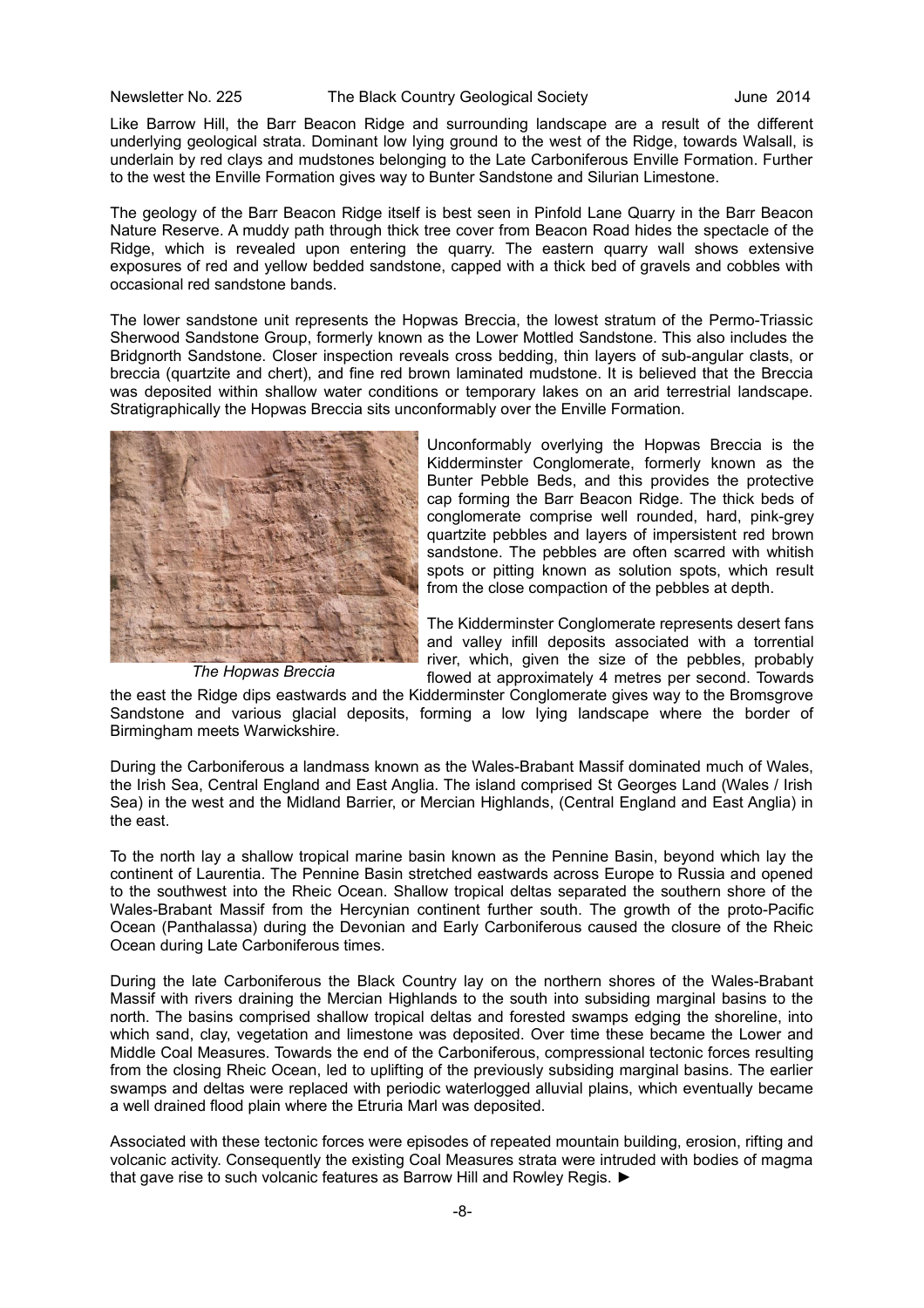Newsletter No. 225 The Black Country Geological Society June 2014

The final closure of the Rheic Ocean caused further uplift north of the Wales-Brabant Massif through the Permian and Triassic. This resulted in an arid landscape with rivers draining northwards off the eroding Mercian Highlands to the south. Over this landscape a variety of geological processes, (including cliff erosion, and fluvial and lacustrine deposition), acted to produce such strata as the Hopwas Breccia and Enville Formation, between approximately 248Ma to 241Ma.

During the Triassic a large network of rivers drained northwards into a vast low lying desert plain with deltaic lakes covering Cheshire and the north Midlands. The Budleighensis River dominated the Midlands. It flowed northwards from Northern France bringing with it material that was deposited as delta fans, recognised today as the Kidderminster Conglomerate. With time these deposits were covered over and buried with later Mesozoic and Tertiary strata. Later tectonic forces and erosion have acted to uncover and sculpt the landscape into that seen today as the hills and low lands of the Midlands Region.

We finished the visit around 16.00 and the WGCG members boarded their bus to return to the later Triassic and Jurassic lands of Warwickshire. I would like to thank the WGCG for their attendance and, as a conservation group themselves, for their ideas about further works that could be undertaken at the Barrow Hill and Barr Beacon sites.

*Andy Harrison*

# **Saturday 10 May: Visit to the Oxford University Museum of Natural History.** Led by Professor Paul Smith, Museum Director.

The idea for this field visit was first conceived in 2012. However, repairs to the leaking museum roof prevented the visit from happening until these works were complete. Members may remember Paul giving the Society a talk in April 2013 on 'Sirius Passet and the Cambrian Explosion'. Previously Director of the Lapworth Museum and head of the School of Geography, Earth & Environmental Sciences at Birmingham University, Paul took up the post of Director at the Oxford University Museum (OUM) in 2012.

The day started warm and sunny when we met on the front lawn of the Museum. At 10.00 we assembled in Paul's office for tea and coffee and an introduction to the Museum from Paul.

The Museum came about from the foresight and determination of one man, Henry Acland (Reader in Anatomy at Christ Church College in 1845). Acland believed that every educated man should learn something of the sciences and campaigned for a new museum to house research and teaching facilities, whilst bringing together collections that were dispersed across the University. Four acres at the south end of University Parks were initially purchased from Merton College in December 1853, with an additional four acres coming a year later.

The Museum opened in 1860 on the back of the advances made in science and medicine during the 1850s and has remained a centre for learning and teaching. During the 19th Century Oxford was very much a city of clerics and so the Museum was designed to be a 'Cathedral of Science'. Now a Grade 1 listed building the Museum's design is based on Victorian neo-Gothic architecture undertaken by the Pre-Raphaelites, from the influential ideas of leading Oxford art critic John Ruskin. Irish architects [Thomas](http://en.wikipedia.org/wiki/Thomas_Newenham_Deane) [Newenham Deane](http://en.wikipedia.org/wiki/Thomas_Newenham_Deane) and [Benjamin Woodward](http://en.wikipedia.org/wiki/Benjamin_Woodward) designed the building, which is built of oolitic limestone from Headington Quarry. The first Keeper of the Museum was John Phillips, the nephew of William Smith, the recognised 'Father of Geology'.



*Oxford University Museum of Natural History*

A vast Central Court dominates the main public area of the Museum with a two storey colonnaded walkway around the perimeter containing thirty columns. Each column is made of a different building stone, such as granite, limestone, peridotite and serpentinite from all over the country and capped with a decorative corbel. Twenty eight statues and busts around the Central Court, including Darwin, ►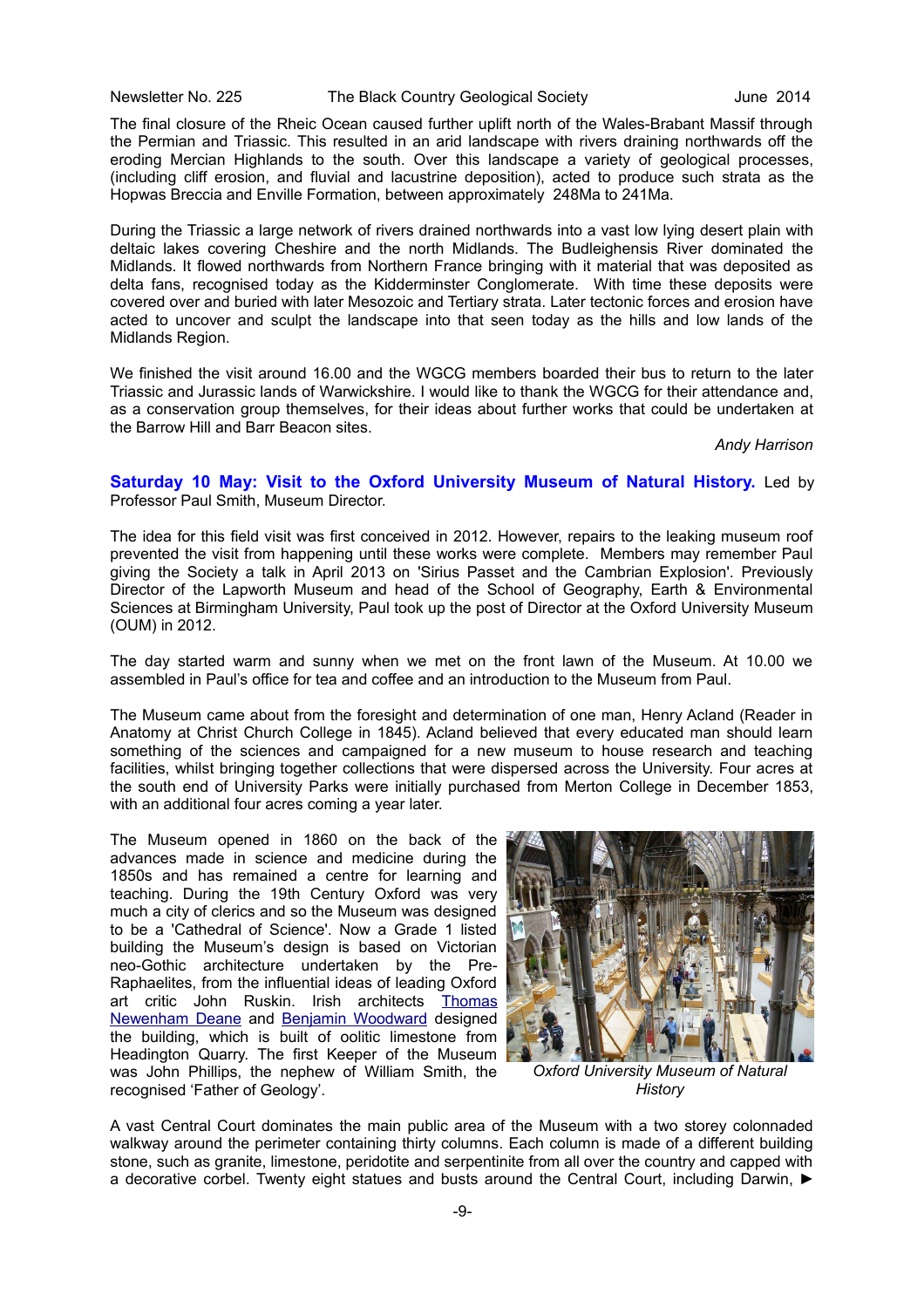#### Newsletter No. 225 The Black Country Geological Society June 2014

Linnaeus, Newton, Galileo, Priestley, Bacon, Davy and Aristotle, pay homage to the worlds of science, engineering and philosophy. Overhead the newly restored iron and glass roof covers the Central Court allowing light to flood in and the temperature to rise somewhat. These materials had been commonly used for greenhouses and galleries since the mid-1840's, however the first version of the roof was unable to support its own weight and had to be dismantled before completion. Cast iron columns support the roof, which are decorated with wrought iron spandrels representing the branches of sycamore, walnut and palm. Early gas light fittings have been kept and fitted with more modern LED lighting to improve the Museum's lighting.

#### **Museum Collections**



*Megalosaurus jaws*

The Museum is dedicated to zoology and geology, mostly palaeontology, with specimens on display throughout the Central Court and colonnaded walkways. The Central Court is inundated with cases and information, the skeletons and replicas of mammals, birds and Dinosaurs, including (from Oxfordshire): Eustreptospondylus oxoniensis, Camptosaurus prestwichii, Megalosaurus bucklandii, and Cetiosaurus oxoniensis and (from further afield): Edmontosaurus annectens, Triceratops horridus, Struthiomimus sedens, Pachycephalosaurus Wyomingensis, Bambiraptor feinbergum, Utahraptor ostrommaysorum, Iguanodon bernissartensis and Tyrannosaurus rex.

Other displays include the Oxford Dodo, which along

with numerous other exhibits influenced the writings of one Charles Lutwidge Dodgson, better known as Lewis Carroll, who spent much time at the Museum. Other notable names on display include Professor William Buckland - founder of scientific teaching in Oxford, creator of the Museum's core geological collection and the first person to describe scientifically a dinosaur, the Megalosaurus. Robert Plot, Professor of Chemistry and first keeper of the Ashmolean Museum is known for writing the Natural History of Oxfordshire (1677) and Staffordshire (1686). It was Plot who first recognised fossil bones for what they were from the femur of a Megalosaurus, discovered at Cornwell Quarry near Chipping Norton in 1676. Plot's assistant Edward Lhwyd, who later succeeded him as keeper of the Ashmolean is also on display as the first person to document the Museum's collections in 1699.

Beneath the colonnaded walkways, cabinets provide a public insight into the worlds of insects, biodiversity, minerals and meteorites and the geology of Oxfordshire.

# **The Geology Of Oxfordshire**

Oxfordshire geology comprises a northwest to southeast progression through the Mesozoic and into the Cainozoic. The county's oldest rocks, of Triassic age, are found within the northwest. Towards the south and east the rocks become progressively younger passing through Jurassic strata: (the Lias, Inferior Oolite, Cornbrash and Great Oolite, Oxford Clay, Corallian, Kimmeridge Clay, Portland and Purbeck Beds); Cretaceous strata: (Whitchurch Sands, Lower Greensand, Gault and Upper Greensand and Chalk); before finally progressing into Lower Tertiary strata.

The strata strike northeast to southwest across the county and dip towards the southeast, with Oxford itself sitting on the Oxford Clay. They represent relatively warm climate and fluctuating sea levels that teemed with life as can be seen from the abundant marine and terrestrial fossil fauna assemblages entombed within.

# **Our Museum Tour**

For our visit to the Museum Paul treated us to a look behind the scenes at the research and collections that the public do not get to see. Before commencing our adventure through darkened corridors, private doorways and up and down numerous stairwells, we visited the Wytham Room, which is also open to the public. Inside is a display devoted to Wytham Woods, a SSSI given to the University in 1943 and the site of many classic ecological studies. ►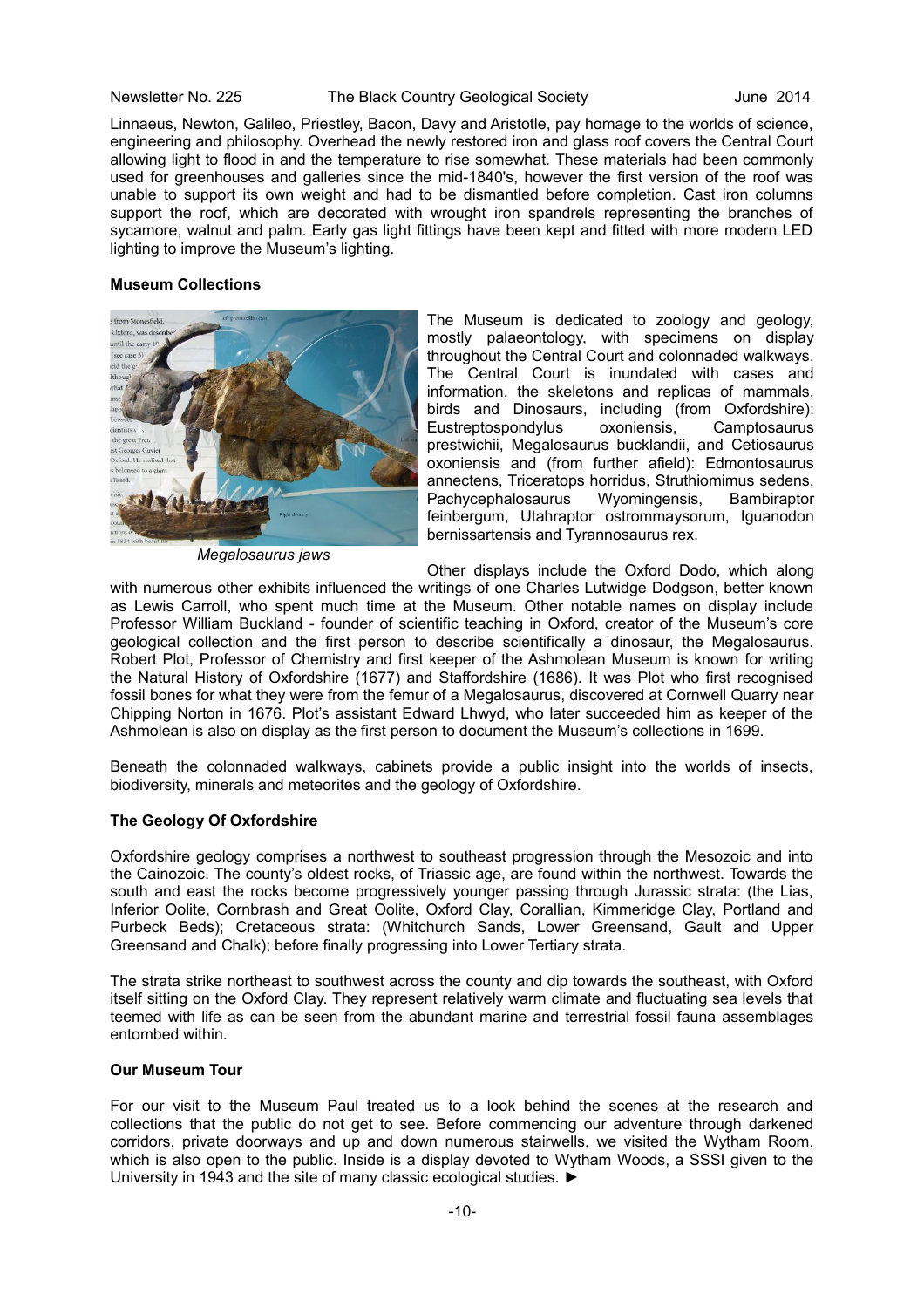#### Newsletter No. 225 The Black Country Geological Society Country 4014

Next we walked through the Entomology research laboratories and up the tower that dominates the front of the Museum where various insect collections of Frederick William Hope and Charles Darwin are housed. The top of the tower leads to the Huxley Room, originally the Science Library, which today is used for storage and has a false floor splitting it into two levels. It was here on 30 June 1860 that the 'Great Debate' between Thomas Henry Huxley and Samuel Wilberforce took place over Darwin's latest book 'On the Origin of Species' and the Theory of Evolution.

We continued our tour with a look at specimens of crustacea collected by Darwin during his voyage on the Beagle and the oldest natural history collection in the world, which belonged to John Tradescant. This collection includes the mummified head and foot of a Dodo representing the most complete remains of these birds, and of great importance to science. Some of the collection was originally housed at the Ashmolean Museum before coming to the OUM. Before lunch we were given a brief tour of the invertebrate and vertebrate stores where jar upon jar of preserved mammals, reptiles, birds and marine life are stored and researched.

After lunch in the new Museum cafe we reconvened our tour in the Central Court. Our next stop was an archive of fossils where Paul showed us samples from the Stonesfield Slate. Ideal as a construction material, the Stonesfield Slate is mid-Jurassic in age and a type of oolitic limestone, in which many fossil remains have been discovered, including the first Megalosaurus bones that were interpreted by Plot and Buckland. Other animals include flying reptiles and early mammals.

Next we went to the Museum archive, which holds correspondence, papers, maps and photographs relating to the development of natural history as a science. Here we saw the Jones' 'Icones' of butterflies and a life mask of Louis Agassiz. We also saw the first geological maps and sections drawn by William Smith in 1815 and drawings / paintings of fossils, discovered by Mary Anning, undertaken by William Buckland. Our final stop was to the Mesozoic vertebrate stores where the first dinosaurs and marine reptile bones to be discovered by the likes of Mary Anning, Buckland and Conybeare are stored.



Back in the Central Court, Paul ended the tour at around

16.00 and told us that we had only visited around a third of the storerooms and archives that the Museum holds. However, smaller groups of members have been invited back to explore through the remaining specimens the Museum has to offer including the minerals collection.

I would like to thank Paul for an extremely interesting, enjoyable visit and for me a trip down memory lane. I also look forward to taking Paul up on his offer of further visits in the future. ■

*Andy Harrison*

# **The Black Country Geopark Project - Progress Report**

*There has been considerable progress with the Black Country's bid to become a Global Geopark since we published Graham Worton's report in Newsletter 220, August 2013. The following is a summary of Graham's recent up-date for the Geopark partners. This is followed by an extract from last August's executive briefing note highlighting features which illustrate the wealth of our geological and cultural heritage. Ed.*

# **Background**

An initial statement and an overview outlining the Black Country's case to become a global geopark was sent to the UK Global Geoparks Forum (UKGGF) in late 2013 for initial comment. This was received well and identified some areas for the Black Country to work on prior to a formal submission in the window of opportunity between 1 October and 1 December this year. ►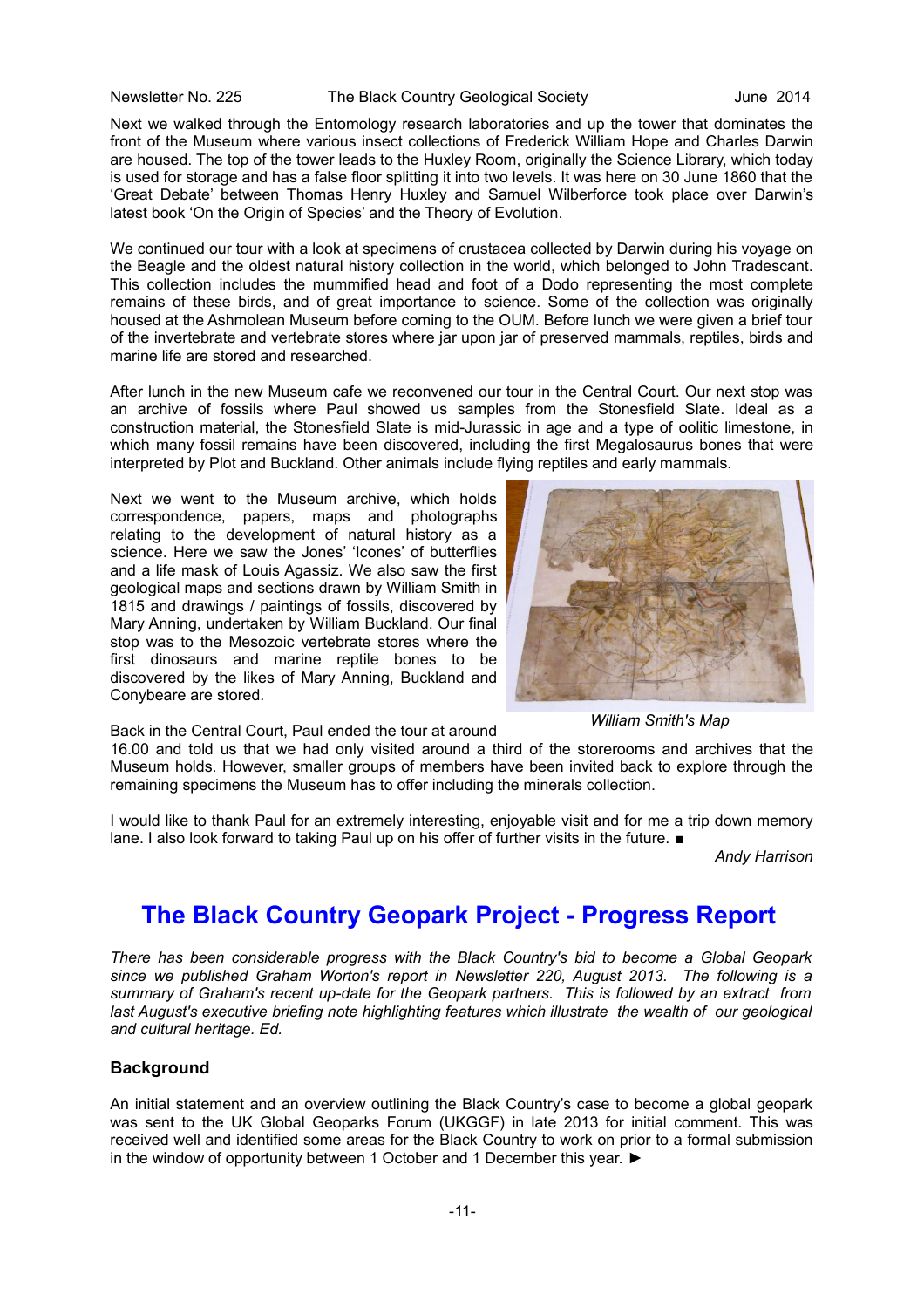These included: embedded branding, a formal marketing and communications plan, website, management structure clarification, evidence of financial stability, examples of projects and further information on planned actions and geosites and essentially demonstrating that we are already functioning well in most of the areas that a geopark will ultimately operate in.

In response to this we have focussed on a number of key elements since January 2014.

# **Work following the initial comments from UKGGF in late 2013**

In January 2014 a small project team (comprising Graham Worton, Clare Marshall, Nicola Havers and Vikki Marshall - all from Dudley MBC acting as the lead authority on this initiative) was established to begin formalising the application and preparing the marketing and communications elements of the project.

# **Developing a Black Country Geopark Brand**

Working with partners including other geoparks teams, the members of the Birmingham and Black Country Geodiversity Partnership, Marketing Birmingham etc., key messages were established and a brand was developed that was based on those discussions.



The proposed logo features Black Coal and a Red Heart (coal being the mineral shared by all boroughs and directly linking to the industrial and cultural heritage of the area, and the heart representing being in the centre of England and the warmth of the Black Country folk).

# **A Black Country Geopark Project Website**

One of the key issues raised has been about effective communication. The UKGGF were keen to see our web presence so that they could see how we are progressing and get a flavour of how the Black Country will present itself to the rest of the global community. We realised from research and discussions with other geoparks that this should be an image rich, simple navigation style. We wanted the images to be very high quality and such that they help everyone to see the Black Country in a new and curious light, challenging stereotypes and long-held perceptions about this place.

Dudley established a small budget and extended the team to involve ICT and web expertise from both Dudley and the Black Country Consortium. A first suite of new and quite different images of some aspects of the area were obtained using a professional photographer and a website was designed and published to the web. This progressed from learning based on what we felt were best features of other tourism and geopark websites in order to show the Black Country at its best. A Black Country Geopark powerpoint presentation has been put together and rehearsed and is ready to use wherever any of the partners or stakeholders groups or wider interested parties would like to hear about us.

*(The Black Country Geopark project website is at:<http://www.blackcountrygeopark.org.uk/>Ed.)*

# **Presentation in Shetland 1- 3 May 2014**

In February 2014, the UKGGF invited us to Shetland to present our case and demonstrate our progress on our bid to the full UKGGF teams, representatives of national conservation agencies, UNESCO and others. ►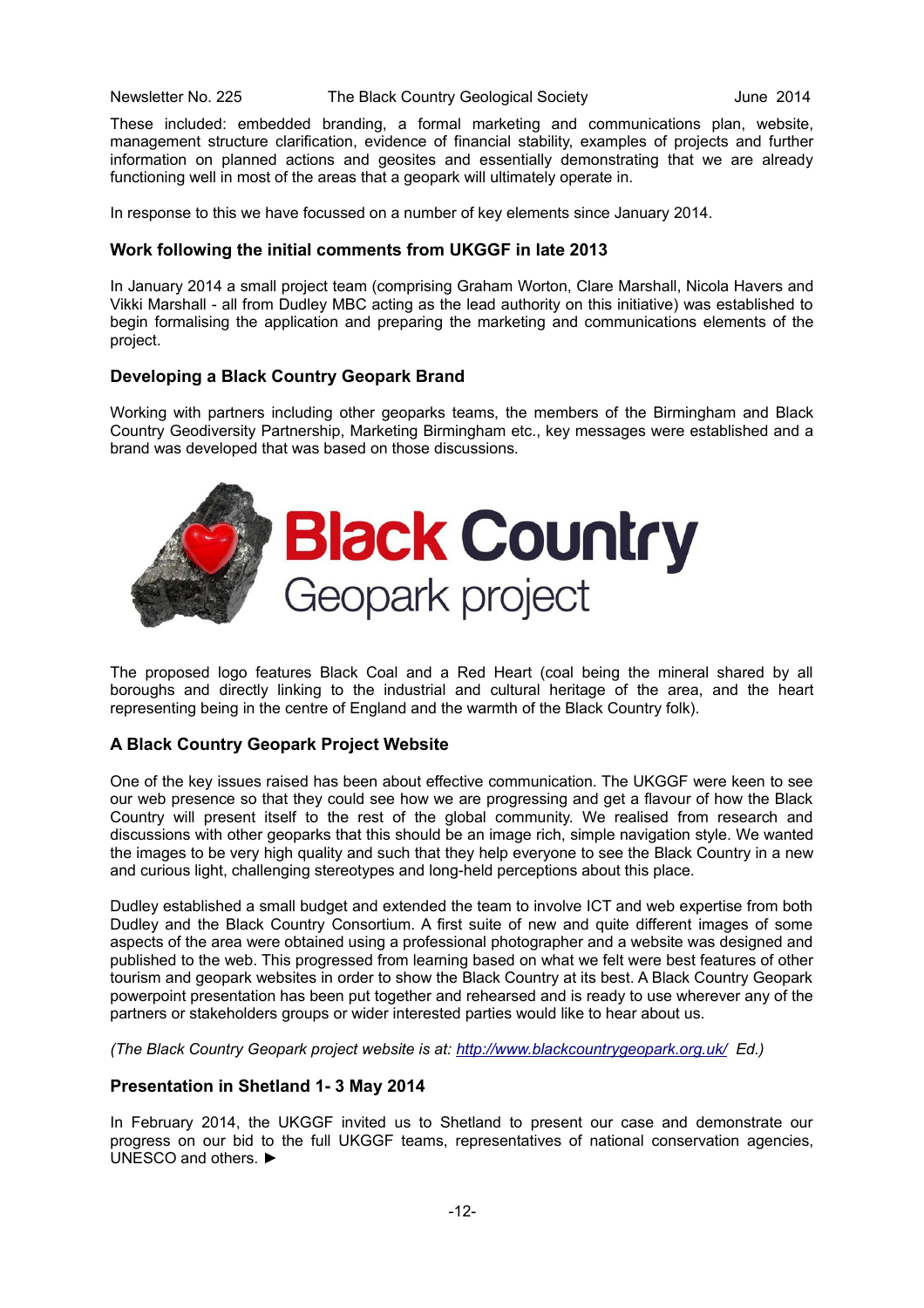On 1 May Graham Worton travelled to Shetland to present the case for a Black Country Geopark to the UKGGF. Their support is needed in writing to allow us to go forward to full application via UNESCO and was essential to demonstrate our readiness. It was a meeting held in two separate sessions, one closed to existing geoparks the other a full open session with prospective geoparks and scrutineers. There were informal questions by other teams throughout the days and evenings of the gathering.

# **The Decision - and Next Steps**

Our preparation and teamwork in the build up to this meeting definitely paid off. The presentation was slick and finished exactly on time. After a short meeting with the UKGGF Chair and Vice Chair and UNESCO representative, they told us that the Black Country was in their opinion strong enough to go forward with a full application.

The next step requires all the other geoparks in the UK to see a copy of our draft final bid so that they can pass comment and write a formal letter of support from the UKGGF. They will then pass this forward to the UK office of UNESCO who will then, in turn, check it and add their own letter of support, then pass it forward to the Global Network. They would want to see a draft of our application in 8 weeks so they have time to do this before the window of opportunity for 2014.

Once we have submitted the final application dossier in the autumn things will go quiet while the global network assesses it. If they are satisfied that on paper it meets the criteria they will then want to visit the Black Country to ensure that things are as we say they are on the ground. This will be in May-June 2015. It will be our responsibility to pay for this scrutiny visit and look after the visitors while they are here. After that, if they are happy, they will invite us to present the Black Country Global Geopark project to the full assembly in Rokua Geopark, Finland in September 2015, and hopefully we will then become a global geopark and global heritage destination. ■

*Graham Worton, 20 May 2014*

# **Illustrative points showing the quality and diversity of our Geology & Cultural Heritage** *(from a Geopark Proposal - executive briefing note, August 2013)*

- Geological sites which cover **6 major geological time periods**, and **440 million years of Earth History**
- Wrens Nest established as **Britain's first National Nature Reserve for solid geology in 1956**
- Two extensive **geological lagerstatte** The Silurian Limestone Fossils and the Coseley plant and arthropod fossils
- **Hundreds of scientific and popular publications including monographs and treatise**
- **Abraham Darby,** often referred to as the 'father of the Industrial Revolution', **was born on what is now Wren's Nest National Nature Reserve, Dudley in 1678**
- Direct influences on the history of the science of geology through works of many famous geoscientists including **Sir Roderick Murchison** who founded the Silurian System in 1839 (65% of his fossil evidence coming from the limestones of Dudley)
- **Tansey Green Clay pit** site of the **Dudley Volcano** and the **world's oldest known anatomically preserved conifers**
- The Newcomen 'Atmospheric' Engine**, the world's first successful commercial steam engine,** was erected in the Black Country in the early 1700's
- **Charles Lapworth** (founder of the Ordovician System) associations with Dudley Museum Geological galleries
- **John Johnson Shaw** inventor of the modern seismograph in West Bromwich ►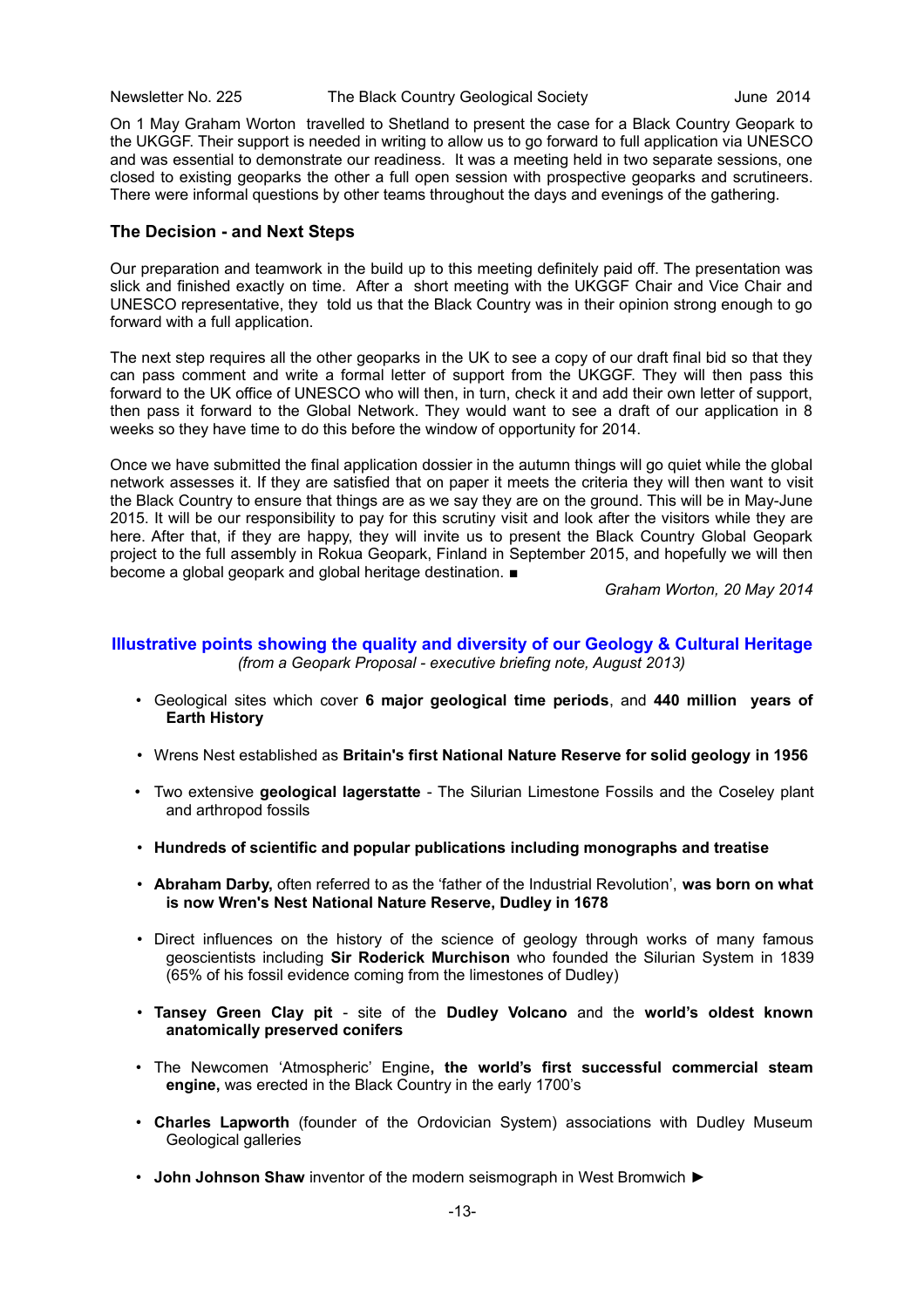- **Castle Hill** the world's oldest stratigraphic geological map, Metallum Martis, 1665
- **Coal Mining Heritage Features**  Cobbs Engine House, Warrens Hall Park on the Sandwell/ Dudley border
- **Canal Heritage** across much of the Black Country including tunnels and trips into limestone mines
- **Industrial Heritage Museums:** Black Country Museum, Dudley; Red House Glass Cone, Dudley; Leather Museum, Walsall; Lock Museum, Willenhall; Galton Valley Visitor Centre, Sandwell
- **Beautiful Geoart** in many parts of the Black Country
- **Evidence of many earlier civilisations and nomadic hunters of the ice ages (**e.g. 400,000 year old hand axe found at Wollescote near Stourbridge) ■

*Graham Worton, August 2013*

# **Yellowstone's Helium**

Yellowstone National park sits on a volcanic hotspot and is famous for its geysers and hot springs, produced by water and a mixture of gases being heated by the magma and forced to the surface. Amongst the mixture of gases is helium, which occurs in two isotopic forms: helium-4 (two protons and two neutrons in its nucleus) and helium-3 (two protons and one neutron). Most helium-4 originates in the earth's crust from the radioactive decay of crust minerals containing uranium and/or thorium. When their nuclei undergo spontaneous radioactive decay they emit energetic (high speed) alpha particles, each of which comprise two protons and two neutrons and carry a charge of +2. On losing energy (slowing down) each alpha particle acquires two electrons from its environment and becomes a (neutral) helium-4 atom. The isotopes of helium do not exhibit radioactivity.

Terrestrially, helium is very rare with an atmospheric content of about 0.00052% by volume and most of that comprises the '4' isotope. Helium-3 is very scarce indeed (about 10000 times less abundant than helium-4), and has been found to come from deep within the earth from where it is forced to the surface by ancient volcanic activity. Some helium-3 is produced by nuclear reactions, but the majority appears to be primordial and probably originated in the 'big bang'.



*Grand Canyon of Yellowstone, photo by Scott Catron, Wikimedia Commons*

It has been estimated that around 60 tons of helium are released per year from the Park which is approximately 36000 cubic metres of the pure gas under room temperature and pressure conditions. Researchers have discovered that the proportion of helium-4 compared with the '3' isotope was very much higher than expected. Also, helium-4 is being released and subsequently lost to outer space, at a rate that is several orders of magnitude faster than is generated in the crust by alpha emissions. The conclusion is that the gas could have been accumulating underground in rocks, for possibly 2.5 billion years. Volcanic activity in the Park region began about two million years ago and helium has been venting all this time but has only recently been noticed.

In spite of the rarity of helium it is very doubtful that it will be harvested. The gas is released over a huge area, so concentration and collection would not be easy, making it commercially uneconomic. The area is also a protected one and permission is most unlikely to be granted. ■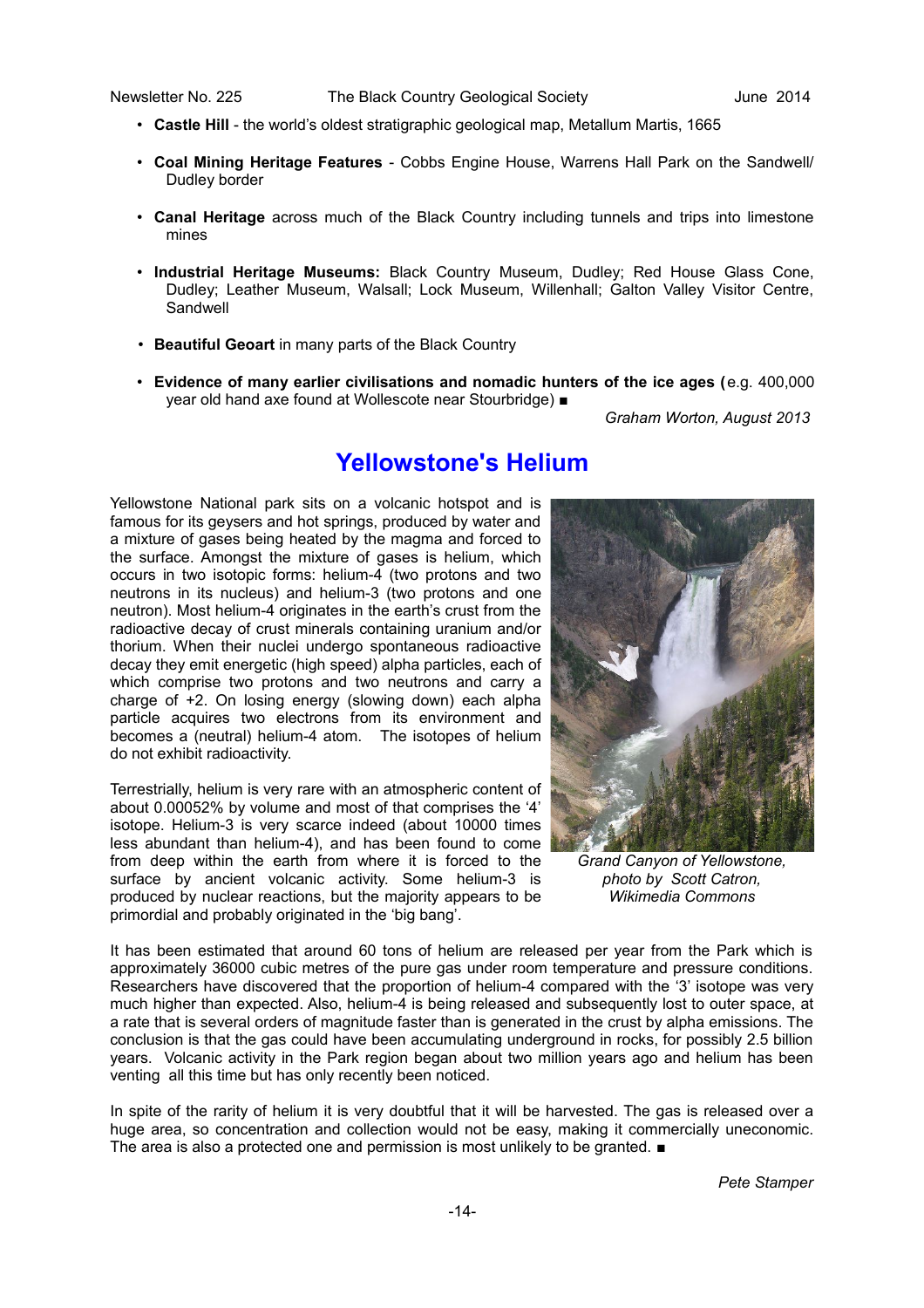# **Geobabble**

It is interesting to speculate as to the topics that most interest BCGS members, and that information might influence the aspects of geology that appear in Geobabble. Fossils must feature at, or near the top of the list as we are in one of the most famous localities in the world; and then there are the heavyweight subjects that interest nearly everyone: volcanoes, earthquakes and plate tectonics. However, put your hand up if you are fascinated by x-ray crystallography, or indeed any form of crystallography; not many I would assume. So it might be a bit risky writing about this topic for Geobabble.

We would all recognise the 'ball and rod' model of the Mineral Halite, or salt, with the Sodium ions bonded to Chlorine ions in a cubic configuration. If you show this diagram to students alongside a cubic crystal of the mineral, you can very easily relate the two, but how do you know this is the atomic structure? Can you see it under a microscope? This is where x-ray crystallography comes in.

Advances in physical science are constantly being developed and used, particularly in medicine. One of the most recent examples is the use of CT scanning, so vital in modern medical diagnosis. However, the other sciences quickly pick up the



techniques and try them in their own areas. CT scans are now common in many areas of geology, mostly palaeontology, and we are all familiar with the rotating, 3D images of fossils. In 1912 X-rays were being used for the first time in medicine, as the rays had a very useful property of passing through human tissue, but not bone, and you can take a picture.



*Max Laue 1912*

But what if you x-rayed a crystal? Max von Laue fired a single x-ray at a salt crystal in 1912 and came up with a mysterious circular pattern of dots, as illustrated. This diffraction pattern posed a complex puzzle as the science world struggled to interpret it, but this was finally achieved by William Lawrence Bragg in 1913. He saw that the dots were the reflections from atoms that were arranged in layers. Each layer reflected the x-ray, but also allowed the rays to go through to be reflected by the layer below, but the reflected rays may interfere with each other giving complex diffraction patterns.

I have, like many of you I am sure, a mental list of

'geological heroes', and I am going to add to it Lawrence Bragg. When he realised that x-rays could be used to see the arrangement of atoms inside crystals, (he was only 22 years old) he created the new science of x-ray crystallography. He was helped by his father W.H. Bragg, Professor of Physics at Leeds University, who in 1913 designed and made the x-ray spectrometer which could be used to investigate many different crystals. As Lawrence was only a research student, many thought that W.H. was mainly instrumental in discovering x-ray crystallography. This upset Lawrence and made for a difficult relationship between father and son at times.

In 1915 they shared a Nobel Prize, the only father and son ever to receive the award. Lawrence was only 25, the



*Lawrence Bragg*

youngest winner of that award, and heard the news while serving in the trenches. Although x-ray crystallography is essential for geologists and mineralogists, there have been far more vital investigations in other areas of science, and there have been twenty nine Nobel Prizes related to this technique. It is fitting that before Lawrence Bragg died in 1971 he saw x-ray diffraction used to discover the structure of DNA. ■

*Bill Groves*